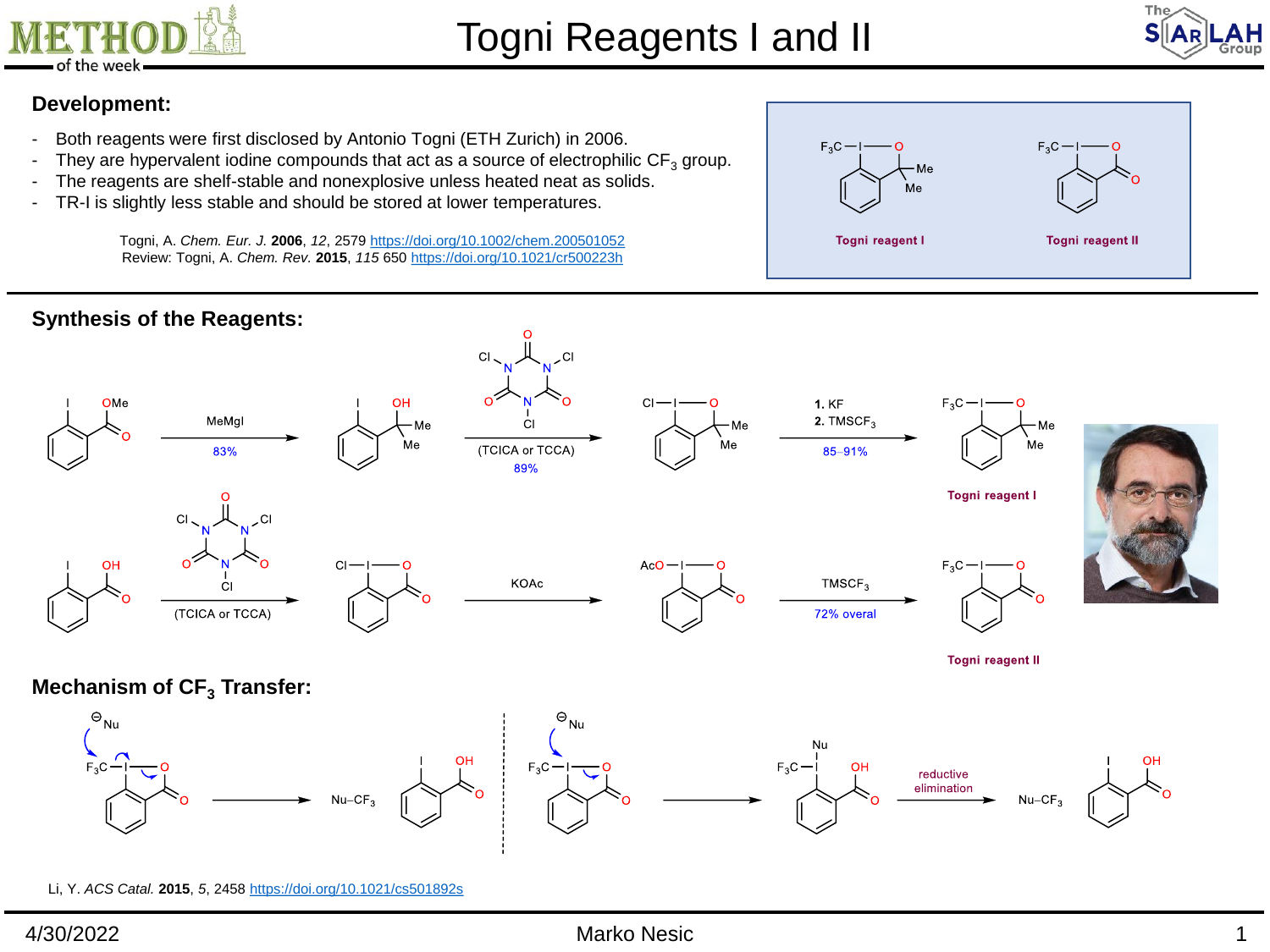



## **Trifluoromethylation of Heteronucleophiles and Enoles:**



Togni, A. *Angew. Chem. Int. Ed.* **2007**, *119*, 768 <https://doi.org/10.1002/anie.200900974> Togni, A. *Angew. Chem. Int. Ed.* **2009**, *48*, 4332 <https://doi.org/10.1002/ange.200603497> Togni, A. *Chem. Commun.* **2008**, 1575<https://doi.org/10.1002/ange.200603497>

Togni, A. *Chimia*, **2008**, *62*, 260 <https://doi.org/10.2533/chimia.2008.260> Togni, A. *Org. Lett.* **2011**, *13*, 5762 <https://doi.org/10.1021/ol2023328> MacMillan, D. W. C. *J. Am. Chem. Soc.* **2010**, *132*, 4986 <https://doi.org/10.1021/ja106593m>